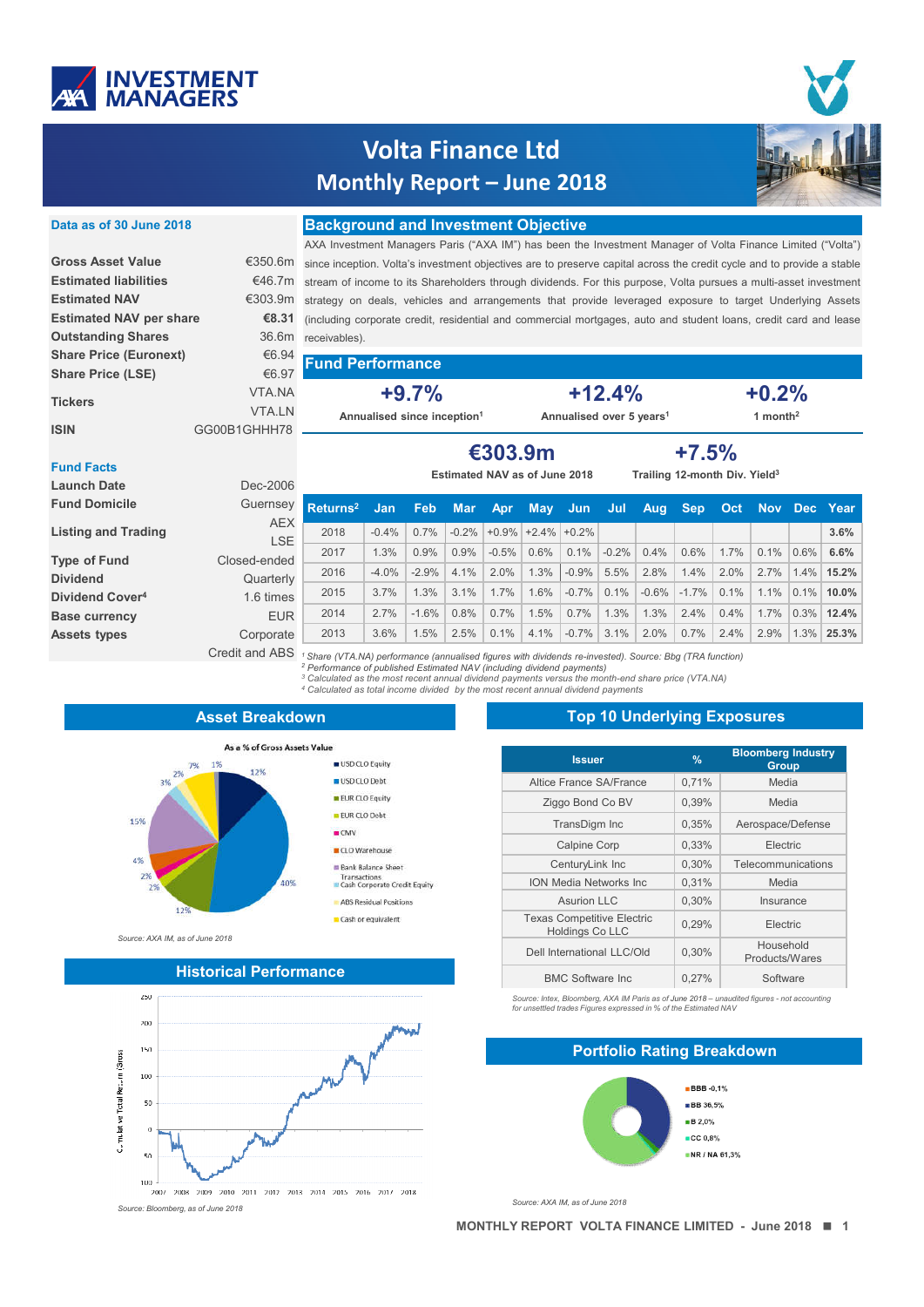



# **Volta Finance Ltd Monthly Report – June 2018**

### **Monthly Commentary**

In June, Volta's Estimated NAV\* performance was +0.2%, a positive performance in a context of relatively quiet credit markets in general, including the 16 cents per share dividend paid on the 28<sup>th</sup> of June.

The last 4 quarterly dividends were covered 1.6 times by Volta's income and contributed to a 7.5% trailing dividend yield relative to the share price.

In June, mark-to-market performances of Volta's asset classes, in local currencies, were: 0.0% for Bank Balance Sheet Transactions; +0.1% for CLO Equity tranches; +1.1% for CLO debt tranches, - 2.1% for Cash Corporate Credit deals and +0.6% for ABS.

In June, Volta generated the equivalent of €1.7m in interest and coupons net of repo costs (non-euro amounts translated into euro using end-of-month cross currency rates). This brings the total cash amount generated during the last six months in terms of interest and coupons to €18.0m, a level unseen for several years.

The increasing amount of interest and coupons generated by Volta's assets continues, resulting from the increase in the 3 month USD Libor rate as well as the increasing importance of the CLO equity bucket (the asset class with the highest cash on cash contribution).

During the month, Volta sold one European CLO equity position, saw one CLO debt position called and received the final payment from the warehouse facility that closed this month for a total equivalent of approximately €8.1m. Volta purchased two USD CLO debt positions and two recently opened CLO warehouse facilities were partially drawn for a total equivalent amount of €12.5m. On average and under market standard assumptions, the projected IRR of these purchases is in the area of 11.5%.

| Market Value (€m)          |                                                                                                                                                                                                                                                                                                                                                                                           | Breakdown (% GAV)     |            |
|----------------------------|-------------------------------------------------------------------------------------------------------------------------------------------------------------------------------------------------------------------------------------------------------------------------------------------------------------------------------------------------------------------------------------------|-----------------------|------------|
|                            |                                                                                                                                                                                                                                                                                                                                                                                           | <b>USD CLO Equity</b> | 12,2%      |
|                            |                                                                                                                                                                                                                                                                                                                                                                                           | USD CLO Debt          | 39,8%      |
| CLO <sub>1</sub>           |                                                                                                                                                                                                                                                                                                                                                                                           | <b>EUR CLO Equity</b> | 12,0%      |
|                            |                                                                                                                                                                                                                                                                                                                                                                                           | EUR CLO Debt          | 2,2%       |
|                            |                                                                                                                                                                                                                                                                                                                                                                                           | CMV                   | 1,9%       |
|                            | 247,9<br>CLO Warehouse<br>Synthetic Corporate Credit Equity<br>53.0<br><b>Bank Balance Sheet Transactions</b><br>Cash Corporate Credit Equity<br>8.9<br>Cash Corporate Credit Debt<br><b>ABS Residual Positions</b><br>15.9<br><b>ABS Debt</b><br>24,9<br>Cash or equivalent<br>350,6<br>(42,9) Debt from Repurchase Agreement<br>(3,9) Fees due to Investment Manager<br>303,9 Per Share | 4,0%                  |            |
|                            |                                                                                                                                                                                                                                                                                                                                                                                           |                       | 0,0%       |
| Synthetic Corporate Credit |                                                                                                                                                                                                                                                                                                                                                                                           |                       | 15,1%      |
| Cash Corporate Credit      |                                                                                                                                                                                                                                                                                                                                                                                           |                       | 2,5%       |
|                            |                                                                                                                                                                                                                                                                                                                                                                                           |                       | 0,0%       |
| <b>ABS</b>                 |                                                                                                                                                                                                                                                                                                                                                                                           |                       | 2,1%       |
|                            |                                                                                                                                                                                                                                                                                                                                                                                           |                       | 2,4%       |
| Cash or equivalent         |                                                                                                                                                                                                                                                                                                                                                                                           |                       | 7,1%       |
| GAV                        |                                                                                                                                                                                                                                                                                                                                                                                           |                       |            |
| Liability                  |                                                                                                                                                                                                                                                                                                                                                                                           |                       | $(12,2)\%$ |
| Fees due                   |                                                                                                                                                                                                                                                                                                                                                                                           |                       | (1,1)%     |
| <b>Estimated NAV</b>       |                                                                                                                                                                                                                                                                                                                                                                                           |                       | 8,31       |

**Portfolio Composition by Asset Type**

As planned, we continue to allocate capital to CLO warehousing facilities. It is anticipated that the two warehouses to which Volta contributed this month should lead to a CLO pricing during Q3 2018. Expected returns on such CLO equity positions are in the area of 13% to 15%.

On top of the good performance that we realise on our warehouse facilities, they generally offer a way to secure attractive terms for new CLO equity positions.

We've seen a bit of widening in CLO BB tranches, and if this was to continue we will use this opportunity to deploy more cash in this area.

As of the end of June 2018, Volta's Estimated NAV was €303.9m or €8.31 per share. The GAV stood at €350.6m.

*\*It should be noted that approximately 11.2% of Volta's GAV comprises investments in funds for* which the relevant NAVs as at the month-end date are normally available only after Volta's NAV<br>has already been published. Volta's policy is to publish its own NAV on as timely a basis as *possible in order to provide shareholders with Volta's appropriately up-to-date NAV information. Consequently, such investments in funds are valued using the most recently available NAV for* each fund. The most recently available fund NAV was for 6.8% as at 31 May 2018 and for 4.4% as *at 31 March 2018.*

assets over the period, and ignoring changes in cross currency rates. Nevertheless, some residua<br>currency effects could impact the aggregate value of the portfolio when aggregating each bucket. \*\* "Mark-to-market variation" is calculated as the Dietz-performance of the assets in each bucket,<br>taking into account the Mark-to-Market of the assets at month-end, payments received from the



*Source: AXA IM, as of June 2018 (% of NAV for ccy / % of GAV for geography)*

### **Last Eighteen Months Performance Attribution**



*Source: AXA IM, as of June 2018 Source: AXA IM, as of June 2018*